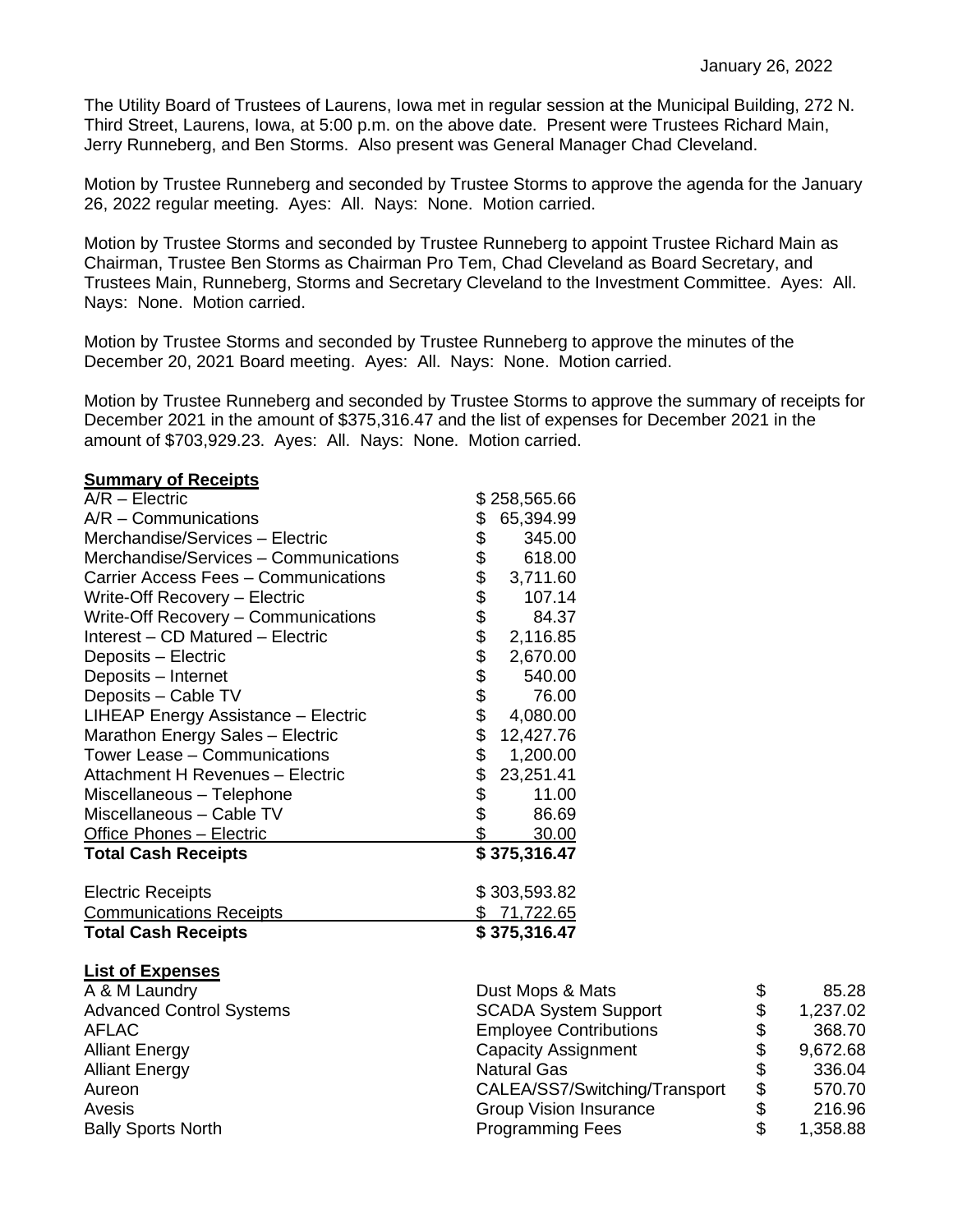| \$<br>\$<br><b>Border States Electric</b><br>65 Amp S&C Fuses<br>468.21<br>\$\$\$\$\$\$\$\$<br>43.68<br>Cleveland, Chad<br><b>Meeting Expense</b><br>52.50<br><b>Community First Broadcasting</b><br>Radio Advertising<br><b>Community State Bank</b><br>Service Charges<br>121.99<br><b>Community State Bank</b><br>Safe Deposit Box Rent<br>15.00<br>975.00<br><b>Consortia Consulting</b><br><b>Consulting Contract</b><br><b>Contractor Solutions</b><br><b>Air Monitor Calibration</b><br>13.68<br>73.60<br>Lanier Copier Support<br>Counsel<br>\$<br>125.16<br>Deposit/Credit Refunds<br><b>Customers</b><br>\$<br><b>WAPA Power Bill</b><br>31,086.39<br>Department of Energy<br>\$<br>613.36<br><b>Compression Connectors/Supplies</b><br>Echo Group<br>\$<br>120.00<br><b>Employee Benefit Systems</b><br>Self-Funding - Administration<br>\$<br>Self-Funding - Claims<br><b>Employee Benefit Systems</b><br>78.95<br>\$\$\$\$\$\$\$\$\$\$\$\$\$\$\$\$\$<br><b>FTTP Project Materials</b><br>176,252.28<br><b>Goldfield Telecom</b><br>Gray Media Group<br><b>Programming Fees</b><br>8,666.00<br><b>FTTP Project Materials</b><br><b>Graybar Electric</b><br>2,122.89<br><b>HCP Splicing Services</b><br><b>Fiber Splicing</b><br>1,567.50<br><b>Hearst Television</b><br><b>Programming Fees</b><br>1,638.00<br><b>ICMA RC</b><br>1,000.00<br><b>Employee Contributions</b><br><b>Internal Revenue Service</b><br><b>Payroll Taxes</b><br>7,990.13<br><b>TRS Fund Assessment</b><br><b>Interstate TRS Fund</b><br>178.62 |
|-------------------------------------------------------------------------------------------------------------------------------------------------------------------------------------------------------------------------------------------------------------------------------------------------------------------------------------------------------------------------------------------------------------------------------------------------------------------------------------------------------------------------------------------------------------------------------------------------------------------------------------------------------------------------------------------------------------------------------------------------------------------------------------------------------------------------------------------------------------------------------------------------------------------------------------------------------------------------------------------------------------------------------------------------------------------------------------------------------------------------------------------------------------------------------------------------------------------------------------------------------------------------------------------------------------------------------------------------------------------------------------------------------------------------------------------------------------------------------------------------------------------------------------|
|                                                                                                                                                                                                                                                                                                                                                                                                                                                                                                                                                                                                                                                                                                                                                                                                                                                                                                                                                                                                                                                                                                                                                                                                                                                                                                                                                                                                                                                                                                                                     |
|                                                                                                                                                                                                                                                                                                                                                                                                                                                                                                                                                                                                                                                                                                                                                                                                                                                                                                                                                                                                                                                                                                                                                                                                                                                                                                                                                                                                                                                                                                                                     |
|                                                                                                                                                                                                                                                                                                                                                                                                                                                                                                                                                                                                                                                                                                                                                                                                                                                                                                                                                                                                                                                                                                                                                                                                                                                                                                                                                                                                                                                                                                                                     |
|                                                                                                                                                                                                                                                                                                                                                                                                                                                                                                                                                                                                                                                                                                                                                                                                                                                                                                                                                                                                                                                                                                                                                                                                                                                                                                                                                                                                                                                                                                                                     |
|                                                                                                                                                                                                                                                                                                                                                                                                                                                                                                                                                                                                                                                                                                                                                                                                                                                                                                                                                                                                                                                                                                                                                                                                                                                                                                                                                                                                                                                                                                                                     |
|                                                                                                                                                                                                                                                                                                                                                                                                                                                                                                                                                                                                                                                                                                                                                                                                                                                                                                                                                                                                                                                                                                                                                                                                                                                                                                                                                                                                                                                                                                                                     |
|                                                                                                                                                                                                                                                                                                                                                                                                                                                                                                                                                                                                                                                                                                                                                                                                                                                                                                                                                                                                                                                                                                                                                                                                                                                                                                                                                                                                                                                                                                                                     |
|                                                                                                                                                                                                                                                                                                                                                                                                                                                                                                                                                                                                                                                                                                                                                                                                                                                                                                                                                                                                                                                                                                                                                                                                                                                                                                                                                                                                                                                                                                                                     |
|                                                                                                                                                                                                                                                                                                                                                                                                                                                                                                                                                                                                                                                                                                                                                                                                                                                                                                                                                                                                                                                                                                                                                                                                                                                                                                                                                                                                                                                                                                                                     |
|                                                                                                                                                                                                                                                                                                                                                                                                                                                                                                                                                                                                                                                                                                                                                                                                                                                                                                                                                                                                                                                                                                                                                                                                                                                                                                                                                                                                                                                                                                                                     |
|                                                                                                                                                                                                                                                                                                                                                                                                                                                                                                                                                                                                                                                                                                                                                                                                                                                                                                                                                                                                                                                                                                                                                                                                                                                                                                                                                                                                                                                                                                                                     |
|                                                                                                                                                                                                                                                                                                                                                                                                                                                                                                                                                                                                                                                                                                                                                                                                                                                                                                                                                                                                                                                                                                                                                                                                                                                                                                                                                                                                                                                                                                                                     |
|                                                                                                                                                                                                                                                                                                                                                                                                                                                                                                                                                                                                                                                                                                                                                                                                                                                                                                                                                                                                                                                                                                                                                                                                                                                                                                                                                                                                                                                                                                                                     |
|                                                                                                                                                                                                                                                                                                                                                                                                                                                                                                                                                                                                                                                                                                                                                                                                                                                                                                                                                                                                                                                                                                                                                                                                                                                                                                                                                                                                                                                                                                                                     |
|                                                                                                                                                                                                                                                                                                                                                                                                                                                                                                                                                                                                                                                                                                                                                                                                                                                                                                                                                                                                                                                                                                                                                                                                                                                                                                                                                                                                                                                                                                                                     |
|                                                                                                                                                                                                                                                                                                                                                                                                                                                                                                                                                                                                                                                                                                                                                                                                                                                                                                                                                                                                                                                                                                                                                                                                                                                                                                                                                                                                                                                                                                                                     |
|                                                                                                                                                                                                                                                                                                                                                                                                                                                                                                                                                                                                                                                                                                                                                                                                                                                                                                                                                                                                                                                                                                                                                                                                                                                                                                                                                                                                                                                                                                                                     |
|                                                                                                                                                                                                                                                                                                                                                                                                                                                                                                                                                                                                                                                                                                                                                                                                                                                                                                                                                                                                                                                                                                                                                                                                                                                                                                                                                                                                                                                                                                                                     |
|                                                                                                                                                                                                                                                                                                                                                                                                                                                                                                                                                                                                                                                                                                                                                                                                                                                                                                                                                                                                                                                                                                                                                                                                                                                                                                                                                                                                                                                                                                                                     |
|                                                                                                                                                                                                                                                                                                                                                                                                                                                                                                                                                                                                                                                                                                                                                                                                                                                                                                                                                                                                                                                                                                                                                                                                                                                                                                                                                                                                                                                                                                                                     |
|                                                                                                                                                                                                                                                                                                                                                                                                                                                                                                                                                                                                                                                                                                                                                                                                                                                                                                                                                                                                                                                                                                                                                                                                                                                                                                                                                                                                                                                                                                                                     |
| Iowa Department of Natural Resources<br><b>Tank Management Fee</b><br>65.00                                                                                                                                                                                                                                                                                                                                                                                                                                                                                                                                                                                                                                                                                                                                                                                                                                                                                                                                                                                                                                                                                                                                                                                                                                                                                                                                                                                                                                                         |
| Iowa Department of Revenue<br>6,374.82<br>Sales Tax                                                                                                                                                                                                                                                                                                                                                                                                                                                                                                                                                                                                                                                                                                                                                                                                                                                                                                                                                                                                                                                                                                                                                                                                                                                                                                                                                                                                                                                                                 |
| Iowa Department of Revenue<br>State Withholding<br>1,295.00                                                                                                                                                                                                                                                                                                                                                                                                                                                                                                                                                                                                                                                                                                                                                                                                                                                                                                                                                                                                                                                                                                                                                                                                                                                                                                                                                                                                                                                                         |
| Iowa One Call<br>76.60<br>Locates                                                                                                                                                                                                                                                                                                                                                                                                                                                                                                                                                                                                                                                                                                                                                                                                                                                                                                                                                                                                                                                                                                                                                                                                                                                                                                                                                                                                                                                                                                   |
| <b>IPERS Contributions</b><br>5,235.01<br>Iowa Public Employees Retirement System                                                                                                                                                                                                                                                                                                                                                                                                                                                                                                                                                                                                                                                                                                                                                                                                                                                                                                                                                                                                                                                                                                                                                                                                                                                                                                                                                                                                                                                   |
| Laurens, City of<br><b>Utility Billing</b><br>84,519.83                                                                                                                                                                                                                                                                                                                                                                                                                                                                                                                                                                                                                                                                                                                                                                                                                                                                                                                                                                                                                                                                                                                                                                                                                                                                                                                                                                                                                                                                             |
| 12,338.70<br>Laurens, City of<br><b>Cable TV Franchise Fees</b>                                                                                                                                                                                                                                                                                                                                                                                                                                                                                                                                                                                                                                                                                                                                                                                                                                                                                                                                                                                                                                                                                                                                                                                                                                                                                                                                                                                                                                                                     |
| \$<br>Laurens Food Pride<br>81.53<br><b>Supplies</b>                                                                                                                                                                                                                                                                                                                                                                                                                                                                                                                                                                                                                                                                                                                                                                                                                                                                                                                                                                                                                                                                                                                                                                                                                                                                                                                                                                                                                                                                                |
| \$<br><b>Communications Bill</b><br>137.86<br>Laurens Municipal Power & Communications                                                                                                                                                                                                                                                                                                                                                                                                                                                                                                                                                                                                                                                                                                                                                                                                                                                                                                                                                                                                                                                                                                                                                                                                                                                                                                                                                                                                                                              |
| <b>Laurens Municipal Utilities</b><br><b>Utility Bill</b><br>94.96                                                                                                                                                                                                                                                                                                                                                                                                                                                                                                                                                                                                                                                                                                                                                                                                                                                                                                                                                                                                                                                                                                                                                                                                                                                                                                                                                                                                                                                                  |
| \$\$\$\$<br>51.36<br>Laurens Plumbing<br><b>Supplies</b>                                                                                                                                                                                                                                                                                                                                                                                                                                                                                                                                                                                                                                                                                                                                                                                                                                                                                                                                                                                                                                                                                                                                                                                                                                                                                                                                                                                                                                                                            |
| Laurens Sun<br>Publications/Advertising<br>374.59                                                                                                                                                                                                                                                                                                                                                                                                                                                                                                                                                                                                                                                                                                                                                                                                                                                                                                                                                                                                                                                                                                                                                                                                                                                                                                                                                                                                                                                                                   |
| Long Lines<br><b>Communication Services</b><br>9,216.39                                                                                                                                                                                                                                                                                                                                                                                                                                                                                                                                                                                                                                                                                                                                                                                                                                                                                                                                                                                                                                                                                                                                                                                                                                                                                                                                                                                                                                                                             |
| Lumen Access Billing<br><b>Access Charges</b><br>1,103.64                                                                                                                                                                                                                                                                                                                                                                                                                                                                                                                                                                                                                                                                                                                                                                                                                                                                                                                                                                                                                                                                                                                                                                                                                                                                                                                                                                                                                                                                           |
| \$<br><b>Directory Listings</b><br>36.45<br><b>Lumen Lexcis</b>                                                                                                                                                                                                                                                                                                                                                                                                                                                                                                                                                                                                                                                                                                                                                                                                                                                                                                                                                                                                                                                                                                                                                                                                                                                                                                                                                                                                                                                                     |
| \$<br>Main, Richard<br><b>Trustee Fees</b><br>720.00                                                                                                                                                                                                                                                                                                                                                                                                                                                                                                                                                                                                                                                                                                                                                                                                                                                                                                                                                                                                                                                                                                                                                                                                                                                                                                                                                                                                                                                                                |
| \$<br><b>Merchant Bankcard</b><br><b>Credit Card Processing Fees</b><br>629.64                                                                                                                                                                                                                                                                                                                                                                                                                                                                                                                                                                                                                                                                                                                                                                                                                                                                                                                                                                                                                                                                                                                                                                                                                                                                                                                                                                                                                                                      |
| \$<br><b>MidAmerican Energy</b><br><b>Neal 4 Operations</b><br>38,000.00                                                                                                                                                                                                                                                                                                                                                                                                                                                                                                                                                                                                                                                                                                                                                                                                                                                                                                                                                                                                                                                                                                                                                                                                                                                                                                                                                                                                                                                            |
| \$<br><b>MP Nexlevel LLC</b><br>FTTP Project Pay Request #8<br>158,906.18                                                                                                                                                                                                                                                                                                                                                                                                                                                                                                                                                                                                                                                                                                                                                                                                                                                                                                                                                                                                                                                                                                                                                                                                                                                                                                                                                                                                                                                           |
| \$<br>National Cable Television Cooperative<br><b>Programming Fees</b><br>15,356.99                                                                                                                                                                                                                                                                                                                                                                                                                                                                                                                                                                                                                                                                                                                                                                                                                                                                                                                                                                                                                                                                                                                                                                                                                                                                                                                                                                                                                                                 |
| \$<br><b>Programming Fees</b><br>1,557.80<br><b>Nexstar Broadcasting</b>                                                                                                                                                                                                                                                                                                                                                                                                                                                                                                                                                                                                                                                                                                                                                                                                                                                                                                                                                                                                                                                                                                                                                                                                                                                                                                                                                                                                                                                            |
| <b>NIMECA</b><br><b>Power Bill</b><br>60,298.93                                                                                                                                                                                                                                                                                                                                                                                                                                                                                                                                                                                                                                                                                                                                                                                                                                                                                                                                                                                                                                                                                                                                                                                                                                                                                                                                                                                                                                                                                     |
| \$<br><b>FTTP Project</b><br>603.00<br><b>Oakhill Consulting</b>                                                                                                                                                                                                                                                                                                                                                                                                                                                                                                                                                                                                                                                                                                                                                                                                                                                                                                                                                                                                                                                                                                                                                                                                                                                                                                                                                                                                                                                                    |
| \$<br><b>Substation Backup Power Supply</b><br>180.63<br><b>Office Elements</b>                                                                                                                                                                                                                                                                                                                                                                                                                                                                                                                                                                                                                                                                                                                                                                                                                                                                                                                                                                                                                                                                                                                                                                                                                                                                                                                                                                                                                                                     |
| \$<br>Payroll<br>Salaried, Hourly & Overtime<br>22,330.06                                                                                                                                                                                                                                                                                                                                                                                                                                                                                                                                                                                                                                                                                                                                                                                                                                                                                                                                                                                                                                                                                                                                                                                                                                                                                                                                                                                                                                                                           |
| \$<br>Petty Cash<br>1.36<br>Postage                                                                                                                                                                                                                                                                                                                                                                                                                                                                                                                                                                                                                                                                                                                                                                                                                                                                                                                                                                                                                                                                                                                                                                                                                                                                                                                                                                                                                                                                                                 |
| \$<br>PLIC-SBD Grand Island<br>Life/Disability Insurance<br>570.14                                                                                                                                                                                                                                                                                                                                                                                                                                                                                                                                                                                                                                                                                                                                                                                                                                                                                                                                                                                                                                                                                                                                                                                                                                                                                                                                                                                                                                                                  |
| \$<br>E911 Fees<br>1,149.70<br>Pocahontas County E911                                                                                                                                                                                                                                                                                                                                                                                                                                                                                                                                                                                                                                                                                                                                                                                                                                                                                                                                                                                                                                                                                                                                                                                                                                                                                                                                                                                                                                                                               |
| \$<br><b>Programming Fees</b><br>39.10<br>Pop Media                                                                                                                                                                                                                                                                                                                                                                                                                                                                                                                                                                                                                                                                                                                                                                                                                                                                                                                                                                                                                                                                                                                                                                                                                                                                                                                                                                                                                                                                                 |
| \$<br><b>Generators Fuel</b><br>Pro Cooperative<br>13,261.37                                                                                                                                                                                                                                                                                                                                                                                                                                                                                                                                                                                                                                                                                                                                                                                                                                                                                                                                                                                                                                                                                                                                                                                                                                                                                                                                                                                                                                                                        |
| \$<br><b>Fuel/Diesel</b><br>Pro Cooperative<br>375.94                                                                                                                                                                                                                                                                                                                                                                                                                                                                                                                                                                                                                                                                                                                                                                                                                                                                                                                                                                                                                                                                                                                                                                                                                                                                                                                                                                                                                                                                               |
| \$<br><b>R&amp;D Industries</b><br><b>Network Support</b><br>1,444.88                                                                                                                                                                                                                                                                                                                                                                                                                                                                                                                                                                                                                                                                                                                                                                                                                                                                                                                                                                                                                                                                                                                                                                                                                                                                                                                                                                                                                                                               |
| \$<br>Richardson's Service<br>Vehicle Maintenance<br>160.45                                                                                                                                                                                                                                                                                                                                                                                                                                                                                                                                                                                                                                                                                                                                                                                                                                                                                                                                                                                                                                                                                                                                                                                                                                                                                                                                                                                                                                                                         |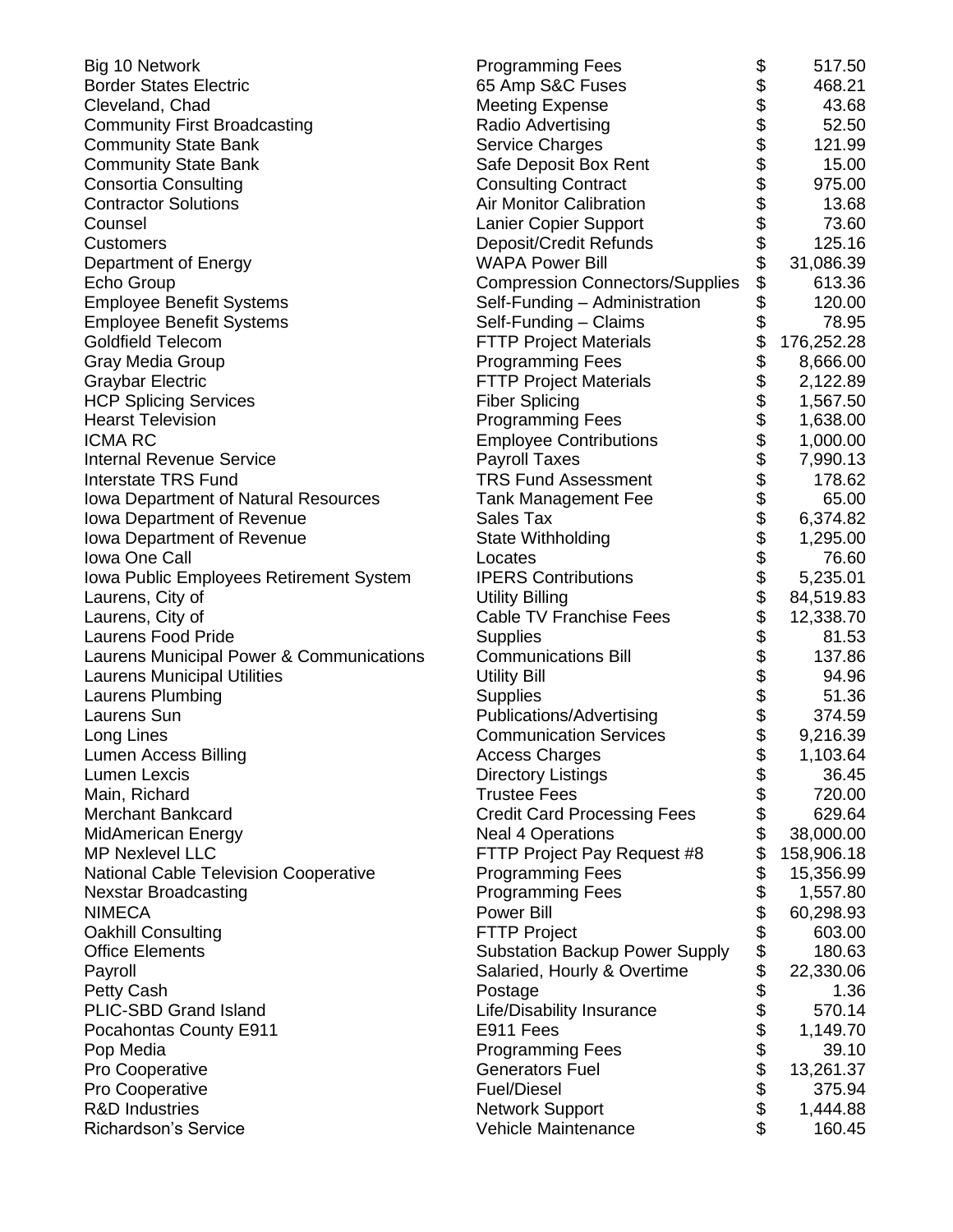| <b>RSM US LLP</b>                      | <b>Network Assessment</b>             | \$ | 4,538.63   |
|----------------------------------------|---------------------------------------|----|------------|
| Runneberg, Jerry                       | <b>Trustee Fees</b>                   | \$ | 720.00     |
| Secretary of State - Iowa              | <b>Notary Renewal Fees</b>            | \$ | 30.00      |
| <b>Spencer Municipal Utilities</b>     | <b>Transport Fees</b>                 | \$ | 450.00     |
| Storms, Ben                            | <b>Trustee Fees</b>                   | \$ | 720.00     |
| <b>US Card Systems</b>                 | <b>Credit Card Terminal Lease</b>     | \$ | 29.95      |
| <b>VECTOR</b>                          | <b>Commercial Liability Renewal</b>   | \$ | 224.55     |
| Verizon                                | <b>Wireless Phone Service</b>         | \$ | 207.36     |
| <b>Wellmark Blue Cross Blue Shield</b> | Group Health Insurance                | S  | 11,746.06  |
| Zcorum                                 | <b>Cable Modem Provisioning</b>       | \$ | 795.65     |
| Ziegler, Inc.                          | <b>Generator Fuel Oil Primer Pump</b> | \$ | 312.42     |
|                                        | <b>Total Expenses</b>                 | \$ | 703,929.23 |
|                                        |                                       |    |            |

| <b>Total Expenses</b>          | \$703,929.23 |
|--------------------------------|--------------|
| <b>Communications Expenses</b> | \$80,778.15  |
| <b>Electric Expenses</b>       | \$623,151.08 |

Trustees reviewed the Utility Funds Report, Balance Sheet, and Income Statement for December 2021. Motion by Trustee Runneberg and seconded by Trustee Storms to have the Investment Committee invest \$250,000 of non-operating funds. Ayes: All. Nays: None. Motion carried.

Trustee Storms introduced the following Resolution entitled "RESOLUTION NAMING DEPOSITORIES" and moved for adoption. Trustee Runneberg seconded the motion to adopt. The roll was called, and the vote was: Ayes: Main, Runneberg, and Storms. Nays: None.

Chairman Main declared the following Resolution duly adopted:

## RESOLUTION NAMING DEPOSITORIES

BE IT RESOLVED that the Utility Board of Trustees of the City of Laurens, Iowa approves the following list of financial institutions to be depositories of the Laurens Municipal Light and Power Plant and the Laurens Municipal Broadband Communications Utility.

| <b>DEPOSITORY NAME</b>              | <b>LOCATION</b>       | <b>MAXIMUM BALANCE</b> |
|-------------------------------------|-----------------------|------------------------|
| <b>Community State Bank</b>         | Laurens, Iowa         | \$10,000,000           |
| West Iowa Bank                      | Laurens, Iowa         | \$5,000,000            |
| Iowa Public Agency Investment Trust | West Des Moines, Iowa | \$5,000,000            |
| <b>LPL Financial Holdings</b>       | Boston, Massachusetts | \$5,000,000            |

BE IT FURTHER RESOLVED that the Board Chairman, Board Chairman Pro Tem, Board Secretary, Accounting/Billing Clerk, and Customer Service/Billing Clerk are hereby authorized to deposit Utility funds in amounts not to exceed the maximum approved for each financial institution.

Adopted this 26th day of January 2022.

Richard Main Chairman, Board of Trustees

ATTEST: Chad Cleveland Secretary, Board of Trustees

Motion by Trustee Storms and seconded by Trustee Runneberg to approve the proposed revision to the Investment Policy as presented. Ayes: All. Nays: None. Motion carried.

Motion by Trustee Storms and seconded by Trustee Runneberg to approve Pay Request #8 in the amount of \$128,906.18 for the work completed on the Laurens 2021 Electric Improvements/Fiber-To-The-Premise Project by MP Nexlevel, LLC. Ayes: All. Nays: None. Motion carried.